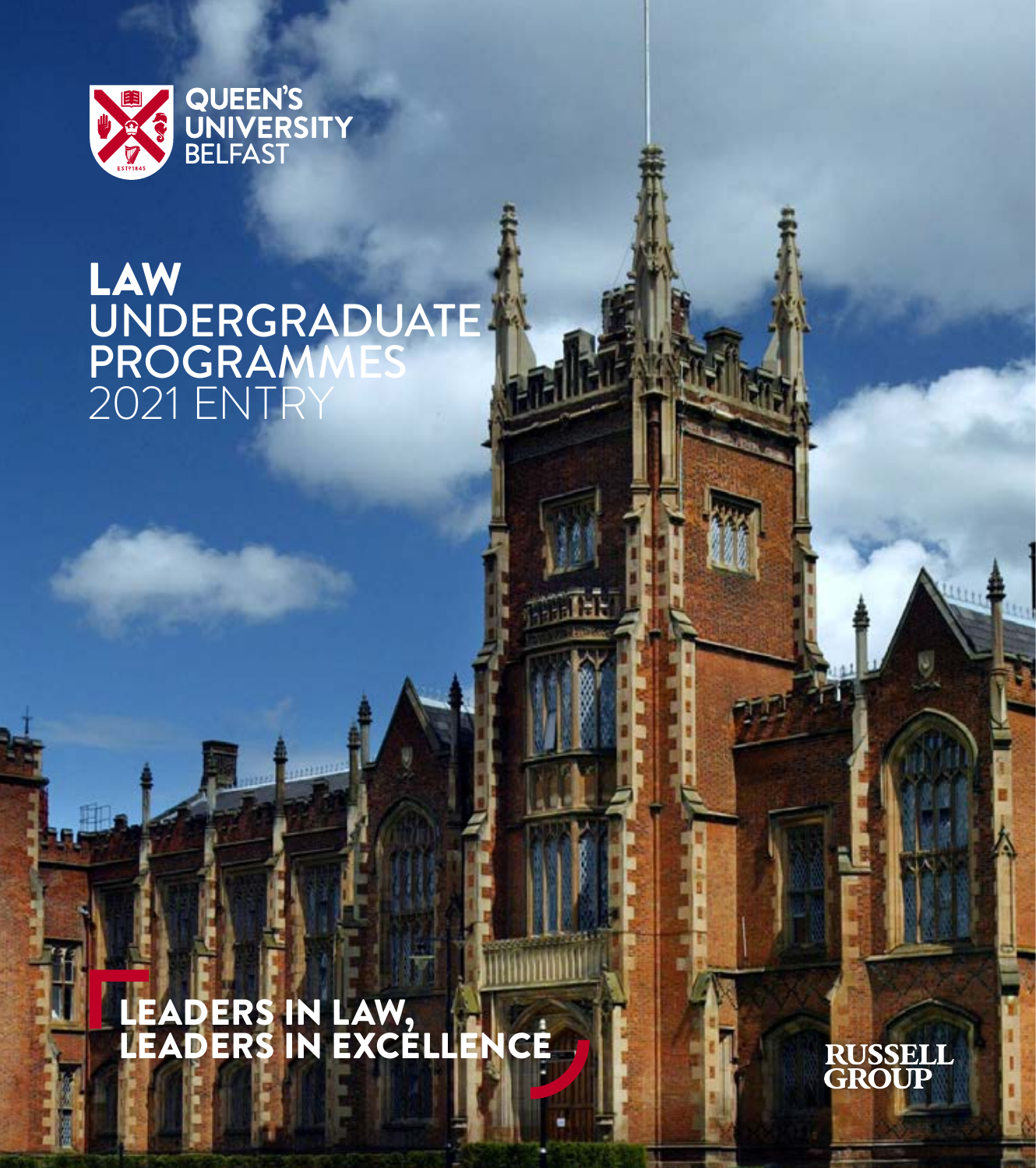

**Professor Robin Hickey Head of School**

### **WELCOME**  THE SCHOOL OF LAW

Law has been taught at Queen's for over 150 years. We are very proud of this heritage - which is reflected in the rankings the School has consistently enjoyed.

Law is a great subject to study, and Queen's is a great place to do it. We have fantastic students, their academic accomplishments matched only by their enthusiasm to get involved in the wider University community. This is reflected in wide-ranging contributions to clubs, societies and volunteering. Our students are taught by an outstanding team of academic staff, from well-established scholars at the forefront of their fields to some of the most promising early-career researchers and teachers anywhere in the world. All of this happens in our home at the heart of Queen's beautiful and historic campus: a state-of-art Law building with superb teaching facilities, a moot court, study and wellbeing spaces, and plenty of light and quality coffee. We enjoy excellent external relationships with the legal profession, reflected in the Judge in Residence programme through which a High Court Judge makes regular contributions with students to the wider academic life of the School; and also in our partnership with Herbert Smith Freehills, who deliver a programme of realworld skills to all students.

# **LISTEN TO OUR WEEKLY LAWPOD WWW.LAWPOD.ORG**

The podcast provides reflective<br>commentary on current events,<br>insights into the current research<br>being conducted within the School<br>of Law, and a forum for staff and<br>students to share ideas and<br>learn from each other.



#### **LAW AT QUEEN'S IS RANKED IN THE TOP 100 LAW SCHOOLS WORLDWIDE** (Times Higher Education World

University Rankings 2020)

**17TH IN THE UK FOR LAW** (Complete University Guide 2019)

### **10TH IN THE UK FOR LAW GRADUATE PROSPECTS**

(Times Good University Guide 2019)

#### **96% IN WORK/STUDY AFTER 6 MONTHS OF GRADUATING**

(HESA Destination of Leavers from Higher Education Survey, 2016/17)

#### **QUEEN'S IS IN THE TOP 10 IN THE UK FOR RESEARCH INTENSITY**

(Research Excellence Framework 2014)

### **NORTHERN IRELAND HAS THE LOWEST COST OF STUDENT LIVING IN THE UK** (Which? University, 2018)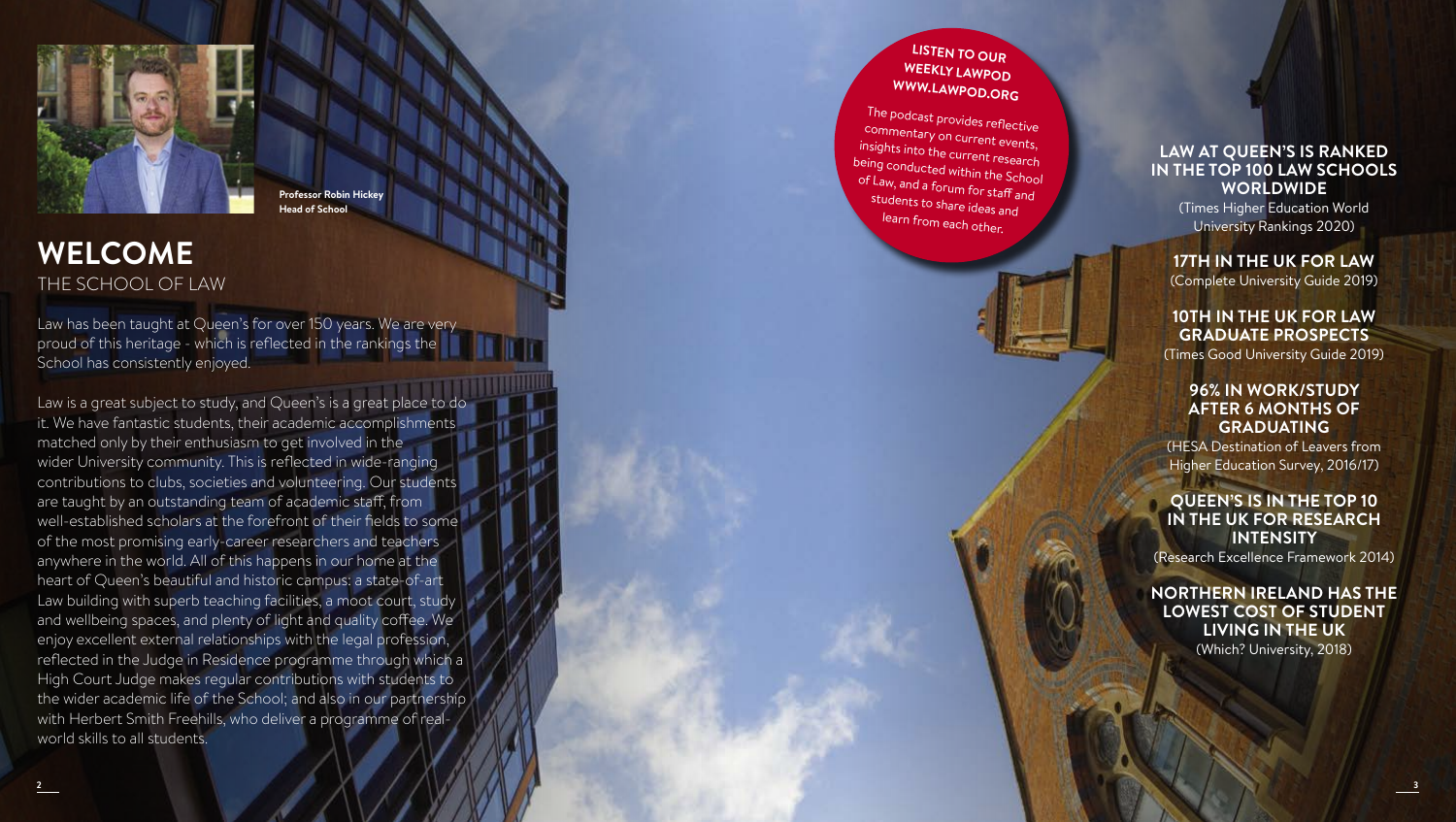## **LAW**

Law looks at the relationships, interactions and transactions between individuals, government and state at a local, regional, national and international level. With a broad focus and application, the law degree encompasses private and public law alongside wider sociolegal perspectives. You will study key aspects of the law and develop a wide range of transferable skills, relevant to your future career trajectory. Our links with the professions, the wide range of additional opportunities within the School and the development of a highly nuanced skill set helps to create highly sought-after graduates.

#### **COURSE CONTENT**

The degree offers students the opportunity to study the modules required for the academic stage of legal qualification. In addition, students are offered the opportunity to explore their interests in final year with modules offered that allow them to specialise in a particular area, or simply receive a more rounded sense of what 'Law' is. Many of these modules consider law and law-like interactions on a local, national and international level.

#### Stage 1

- Careers and Employability
- Constitutional and Administrative Law
- Contract Law
- Torts
- Legal Methods and Skills
- Criminal Law

#### Stage 2

- EU Law
- Equity and Trusts
- Land Law • Evidence and Criminal Procedure
- Company Law and Corporate Governance • Family Law

#### Stage 3

Students will choose up to 6 Optional Modules:

- Dissertation
- Business and Human Rights
- Clinical Law
- Professional Studies 1
- Professional Studies 2 • Medical Law and Ethics
- Law and Psychology
- Financial Services Law
- Competition Law

#### LLB Honours Law *3 yrs (M100)*

#### Entrance Requirements

### A-level:

#### All applicants:

There are no specific subject requirements to study Law.

#### For students whose first language is not English

An IELTS score of 6.5 with a minimum of 5.5 in each test component or an equivalent acceptable qualification, ac.uk/EnglishLanguageReqs

### AAA

details of which are available at: go.qub.

## • International Criminal and Transitional Justice • International Humanitarian Law • Regulating Commercial Sex \*Please note this is not an exclusive list of

the optional modules available. Optional modules are subject to staff availability and change each academic year.

• Contemporary Issues in British and Irish Human Rights • Criminology: Theory and Practice

• Employment Law • Environmental Law • Gender, Justice and Society • Global Business Law and Regulation • Intellectual Property Law

• International Trade Law • Public International Law

• Research Project A/B • Sentencing

#### **WHY QUEEN'S?**

#### Qualifying as a Lawyer

All of the undergraduate Law degrees offered at Queen's are recognised qualifying law degrees by legal professional bodies in Northern Ireland.

They also help to prepare students for the next stage of legal qualification in England and Wales and the Republic of Ireland.

#### Opportunity for Specialisation

Students can tailor their degree to suit their needs. We have an extensive range of optional modules which allow students to specialise in their chosen area of law.

#### Global Opportunities

You will have the opportunity to take part in overseas exchanges with partner universities in Europe, North America and China.

#### • Thomson Reuters

• The Council of the EU

#### Graduate Employers

World-Class Facilities

Student Experience

Project. Other initiatives include the

**CAREERS/FURTHER STUDY** Although a large percentage of our graduates are interested in pursuing

Typical career destinations of graduates include:

• Solicitor • Barrister • Legal Professional • Legal Executive • Legal Analyst • Compliance Officer • Accountant • Financial Engineer • Business Analyst • Management • Civil Service

AandL Goodbody; Allen and Overy; Baker McKenzie; Carson McDowell; CitiGroup; Deloitte; EY; First Derivatives; PwC; Wilson Nesbitt; Herbert Smith Freehills.

Our past students have also gained work placements with organisations such as:

#### Further Study

Further study is also an option open to Law graduates. Students can choose to progress to a vocational course (Solicitor or Barrister



course) or can choose from a wide range of Master's programmes: LLM Criminology and Criminal Justice; LLM Human Rights Law; LLM International Business Law (with Placement option); LLM Law; LLM Law and Technology.



#### **LAW IS RANKED 85 IN THE WORLD** (Times Higher Education World University Rankings by Subject 2020)

Entrance requirements e: admissions@qub.ac.uk t: +44 (0)28 9097 3838

#### Course information

Dr Kevin Brown, Programme Director for LLB pathways School of Law

e: k.brown@qub.ac.uk t: +44 (0)28 9097 3858 w: qub.ac.uk/law

"I chose to study Law because I wanted a well-respected degree that would give me a solid foundation for my future career. I got that at Queen's but I got so much more too. The approach to teaching and learning was so engaging and went well beyond traditional lecturing. The interactive nature of lectures and tutorials brought the law to life and was truly inspiring. The wide range of compulsory and optional subjects allowed me to tailor my degree to my own interests and to discover new ones! The teaching quality was superb and the guidance and support of staff was second to none."

Dean Bonner, LLB Law Graduate

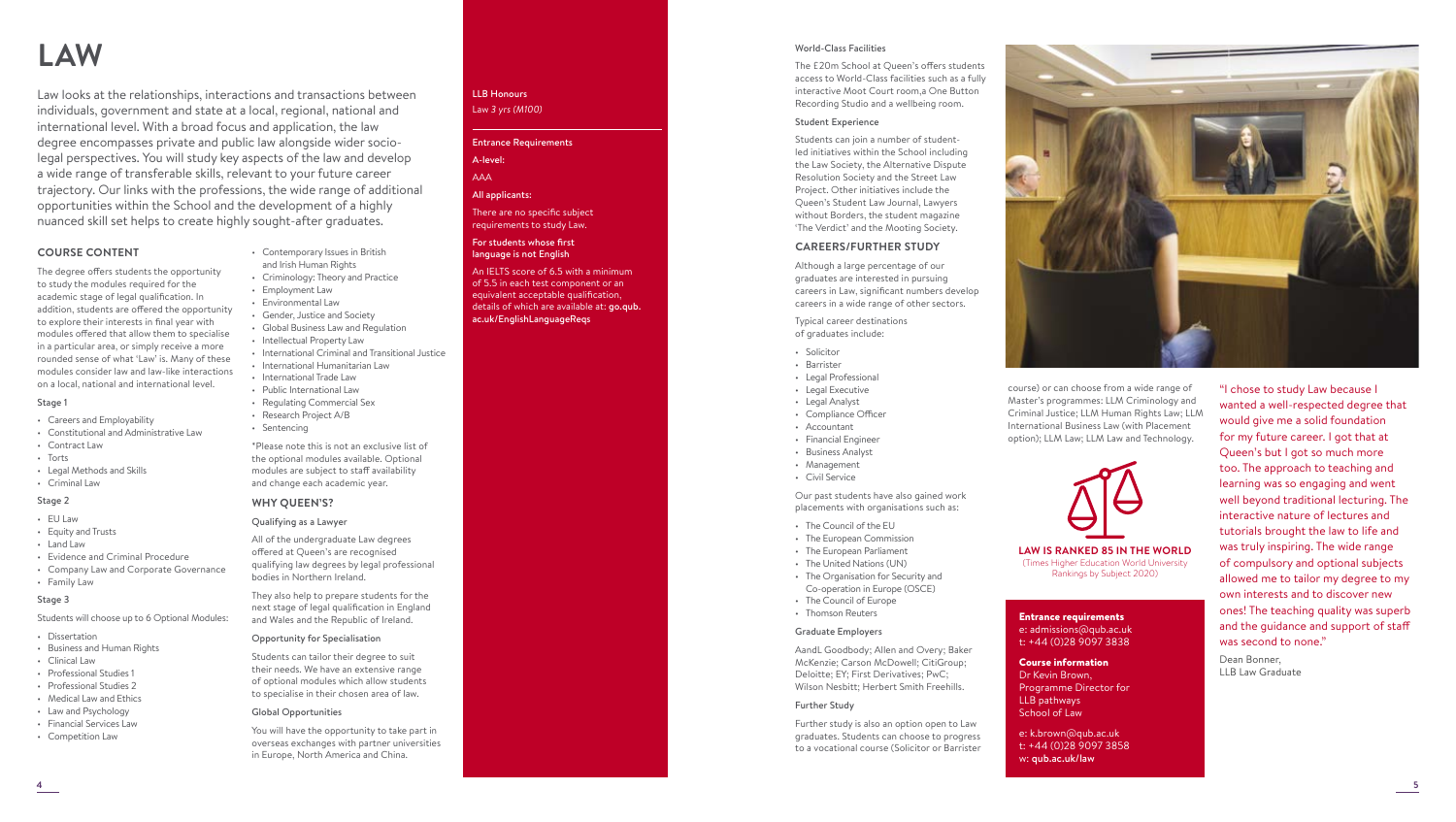## **LAW WITH POLITICS**

As a Joint Honours programme, Law with Politics offers students the chance to study law whilst also engaging with research in areas such as conflict, co-operation, power and decision making, the result being a highly nuanced degree option.

The close relationship with the regional political infrastructure in Northern Ireland creates a unique environment for students to engage with and respond to political as well as legal developments on a local, regional, national and international level.

> Students can choose optional modules from Law and Politics Law Optional Modules\* • Gender, Justice and Society • Global Business Law and Regulation • Intellectual Property Law

• International Humanitarian • Business and Human Rights

Politics Optional Modules\* • Politics of Irish Literature

• Clinical Law

• Arms Control • Women and Politics

**WHY QUEEN'S?** Qualifying as a Lawyer

bodies in Northern Ireland.

• International Criminal and Transitional Justice

• The Politics of Sustainable Development • Contemporary Political Philosophy

Ethno-National Conflict and Peace Making

\*Please note this is not an exclusive list of the optional modules available. Optional modules are reviewed each year. Optional modules are subject to timetabling and staff availability.

All of the undergraduate Law degrees offered at Queen's are recognised qualifying law degrees by legal professional

• Northern Ireland: A Case Study in

• Scotland and Northern Ireland: Points of Political Comparison • US Foreign Policy: War • Politics, Public Administration and Policy Making • Global Resource Politics • European Cultural Identities

#### **COURSE CONTENT**

The degree offers students the opportunity to study the modules required for the academic stage of legal qualification and politics modules.

#### Stage 1

- Core modules
- Perspectives on Politics
- Legal Methods and Skills
- Careers and Employability
- Constitutional and Administrative Law • Contract Law

Students will choose one optional module from the list:

- Contemporary Europe
- Issues in Contemporary Politics

#### Stage 2

#### Core modules

- Tort
- Criminal Law
- Company Law and Corporate Governance • EU Law
- Students can choose optional modules from Law and Politics:
- Politics of Deeply Divided Societies
- International Relations
- International Organisations
- Security and Terrorism
- Modern Political Thought

#### Stage 3

Core modules

- Land Law
- Equity and Trusts
- Evidence and Criminal Procedure

#### LLB Honours Law with Politics *3 yrs (M1L2)*

#### Entrance Requirements A-level:

### AAA

#### All applicants:

There are no specific subject requirements to study Law with Politics.

#### For students whose first language is not English

An IELTS score of 6.5 with a minimum of 5.5 in each test component or an equivalent acceptable qualification, details of which are available at: go.qub. ac.uk/EnglishLanguageReqs

They also help to prepare students for the next stage of legal qualification in England and Wales and the Republic of Ireland.

#### Opportunity for Specialisation

Students can tailor their degree to suit their needs. We have an extensive range of optional modules which allow students to specialise in their chosen area of law.

#### Global Opportunities

You will have the opportunity to take part in overseas exchanges with partner universities.

#### World-Class Facilities

The £20m School at Queen's offers students access to World-Class facilities such as a fully interactive Moot Court room,a One Button Recording Studio and a wellbeing room.

#### Student Experience

Students can join a number of studentled initiatives within the School including the Law Society, the Alternative Dispute Resolution Society and the Street Law Project. Other initiatives include the Queen's Student Law Journal, Lawyers without Borders, the student magazine 'The Verdict' and the Mooting Society.

#### **CAREERS/FURTHER STUDY**

Although a large percentage of our graduates are interested in pursuing careers in Law, significant numbers develop careers in a wide range of other sectors.

Typical career destinations of graduates include:

- Solicitor
- Barrister
- Legal Professional
- Legal Executive
- Legal Analyst
	- Compliance Officer
	- Accountant
	- Financial Engineer • Business Analyst
	- Management
	- Civil Service

Our past students have also gained work placements with organisations such as:

- The Council of the EU
- The European Commission
- The European Parliament
- The United Nations (UN)



- The Organisation for Security and Co-operation in Europe (OSCE)
- The Council of Europe
- Thomson Reuters

#### Graduate Employers

AandL Goodbody; Allen and Overy; Baker McKenzie; Carson McDowell; CitiGroup; Deloitte; EY; First Derivatives; PwC; Wilson Nesbitt; Herbert Smith Freehills.

#### Further Study

Further study is also an option open to Law graduates. Students can choose to progress to a vocational course (Solicitor or Barrister course) or can choose from a wide range of Master's programmes: LLM Criminology and Criminal Justice; LLM Human Rights Law; LLM International Business Law (with Placement option); LLM Law; LLM Law and Technology.



#### **LAW IS RANKED 85 IN THE WORLD** (Times Higher Education World University Rankings by Subject 2020)

"My course allowed me to engage with people who have a wide range of perspectives which helped to challenge my thinking and studies. The support I have received from Queen's has been incredible."

Leah Crooks, LLB Law with Politics Graduate

#### Entrance requirements e: admissions@qub.ac.uk t: +44 (0)28 9097 3838



e: k.brown@qub.ac.uk t: +44 (0)28 9097 3858 w: qub.ac.uk/law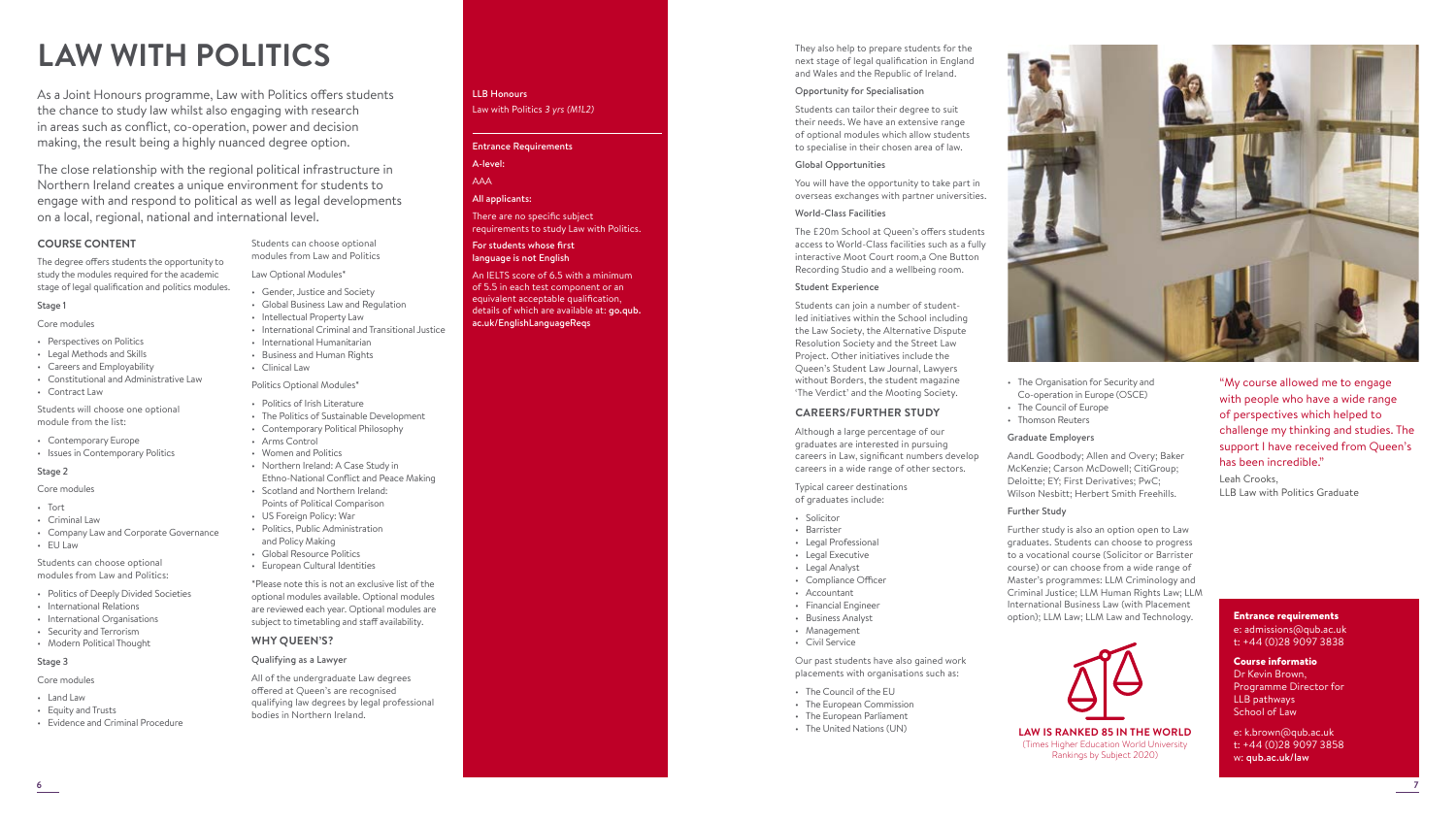## **COMMON AND CIVIL LAW WITH FRENCH**

This is a fully integrated programme between Law and French. This is a fully integrated programme between Law and French. You will study the Law of Northern Ireland as well as aspects of French Law.

The degree includes a year abroad which provides a unique opportunity for linguistic development. In a globalised workforce proficiency in an additional language, together with the experience of studying abroad, significantly enhances your employability.

#### **COURSE CONTENT**

The degree offers students the opportunity to study the modules required for the academic stage of legal qualification.

#### Stage 1

- French 1
- Legal Methods and Skills
- Constitutional and Administrative Law
- Careers and Employability
- Contract Law

#### Stage 2

- French 2
- Company Law and Corporate Governance
- Tort
- Criminal Law • EU Law
- 

After completion of Stage 2 students spend an academic year abroad before returning to complete Stage 3.

#### Stage 3

- French 3
- Land Law
- Equity and Trusts
- Evidence and Criminal Procedure

#### Law Optional Modules\*

- Gender, Justice and Society
- Global Business Law and Regulation
- Intellectual Property Law
- International Criminal and Transitional Justice • International Humanitarian
- Business and Human Rights
- Clinical Law

\*Please note this is not an exclusive list of the optional modules available. Optional modules are reviewed each year. Optional modules are subject to timetabling and staff availability.

#### LLB Honours

Common and Civil Law with French *4 yrs (M2R1)* 

#### Entrance Requirements

#### A-level:

AAA including A-level French grade A

#### For students whose first language is not English

An IELTS score of 6.5 with a minimum of 5.5 in each test component or an equivalent acceptable qualification, details of which are available at: go.qub.ac.uk/ EnglishLanguageReqs



Although a large percentage of our graduates are interested in pursuing careers in Law, significant numbers develop careers in a wide range of other sectors.

Typical career destinations of graduates include:

- Solicitor
- 
- Barrister<br>• Legal Professional
- Legal Executive
- Legal Analyst
- Compliance Officer
- Accountant
- Financial Engineer
- Business Analyst
- Management
- Civil Service

Our past students have also gained work placements with organisations such as:

- The Council of the EU
- The European Commission
- The European Parliament
- The United Nations (UN)
- The Organisation for Security and Co-operation in Europe (OSCE)
- The Council of Europe
- Thomson Reuters

#### Graduate Employers

AandL Goodbody; Allen and Overy; Baker McKenzie; Carson McDowell; CitiGroup; Deloitte: FY: First Derivatives: PwC: Wilson Nesbitt; Herbert Smith Freehills.

#### Further Study

Further study is also an option open to Law graduates. Students can choose to progress to a vocational course (Solicitor or Barrister course) or can choose from a wide range of Master's programmes: LLM Criminology and Criminal Justice; LLM Human Rights Law; LLM International Business Law (with Placement option); LLM Law; LLM Law and Technology.



(Times Higher Education World University Rankings by Subject 2020)

"Studying a Law with French degree at Queen's has given me the best possible start to my career as a Trainee Solicitor. I gained invaluable and transferable skills and my year abroad Erasmus experience in Lyon, France allowed for personal and professional growth."

Jodie Rankin, LLB Common and Civil Law with French Graduate

#### Entrance requirements e: admissions@qub.ac.uk t: +44 (0)28 9097 3838

#### Course information Dr Kevin Brown,

Programme Director for LLB pathways School of Law

e: k.brown@qub.ac.uk t: +44 (0)28 9097 3858 w: qub.ac.uk/law





### to specialise in their chosen area of law. Global Opportunities You will have the opportunity to

take part in overseas exchanges with partner universities in Europe.

All of the undergraduate Law degrees offered at Queen's are recognised qualifying law degrees by legal professional

They also help to prepare students for the next stage of legal qualification in England and Wales and the Republic of Ireland. Opportunity for Specialisation Students can tailor their degree to suit their needs. We have an extensive range of optional modules which allow students

#### World-Class Facilities

**WHY QUEEN'S?** Qualifying as a Lawyer

bodies in Northern Ireland.

The £20m School at Queen's offers students access to World-Class facilities such as a fully interactive Moot Court room,a One Button Recording Studio and a wellbeing room.

#### Student Experience

Students can join a number of studentled initiatives within the School including the Law Society, the Alternative Dispute Resolution Society and the Street Law Project. Other initiatives include the Queen's Student Law Journal, Lawyers without Borders, the student magazine 'The Verdict' and the Mooting Society.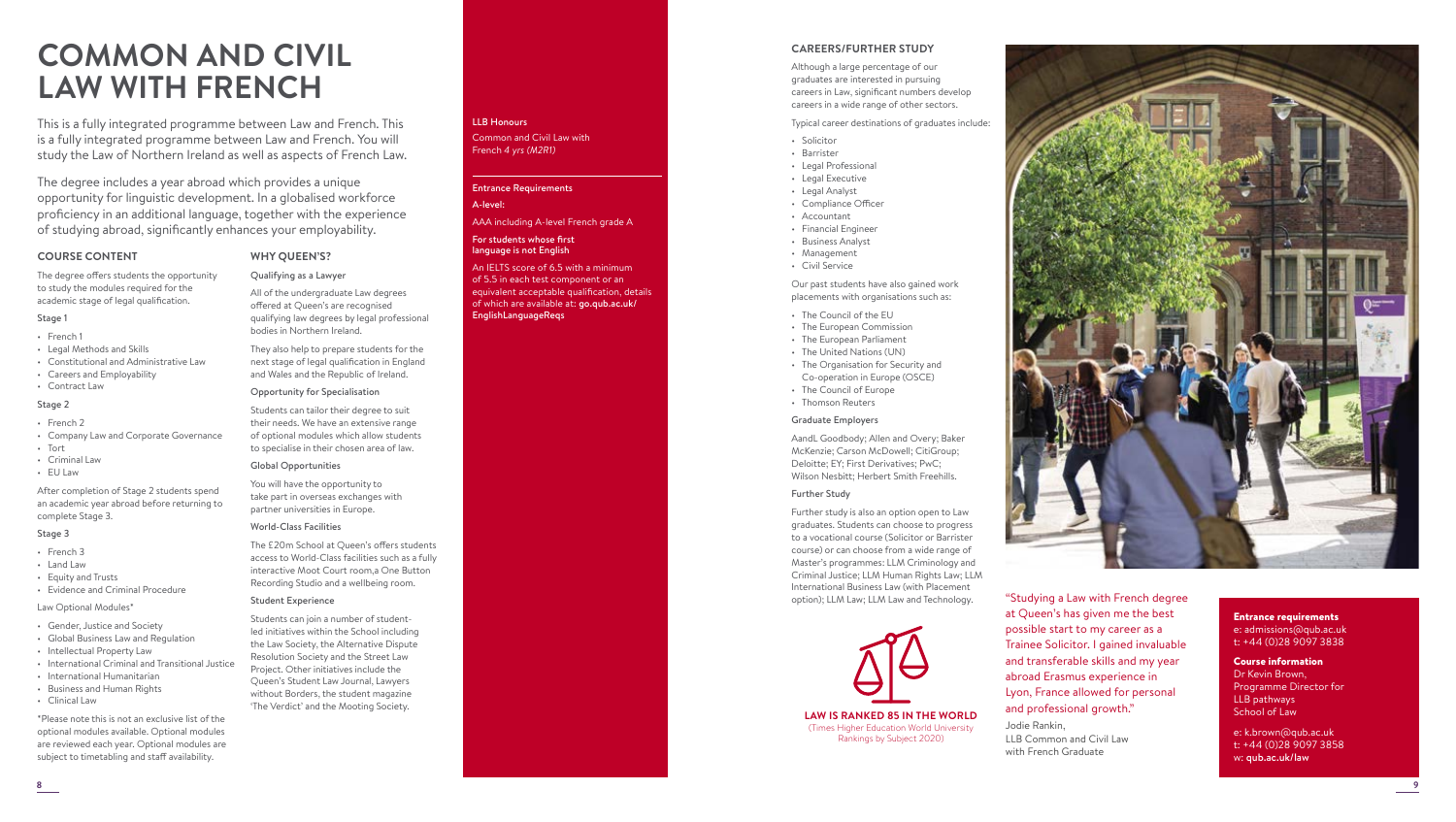## **COMMON AND CIVIL LAW WITH HISPANIC STUDIES**

This is a fully integrated programme between Law and Spanish. You will study the Law of Northern Ireland as well as aspects of Spanish Law.

The degree includes a year abroad which provides a unique opportunity for linguistic development. In a globalised workforce proficiency in an additional language, together with the experience of studying abroad, significantly enhances your employability.

#### **COURSE CONTENT**

**WHY QUEEN'S?**

Qualifying as a Lawyer

bodies in Northern Ireland.

The degree offers students the opportunity to study the modules required for the academic stage of legal qualification .

#### Stage 1

- Spanish 1
- Legal Methods and Skills
- Constitutional and Administrative Law
- Careers and Employability Skills
- Contract Law

#### Stage 2

- Spanish 2
- Company Law and Corporate Governance
- Tort
- Criminal Law
- $\cdot$  FU Law

After completion of Stage 2 students spend an academic year abroad before returning to complete Stage 3.

#### Stage 3

- Spanish 3
- Land Law
- Equity and Trusts • Evidence and Criminal Procedure
- 

#### Law Optional Modules\*

- Gender, Justice and Society
- Global Business Law and Regulation
- Intellectual Property Law
- International Criminal and Transitional Justice
- International Humanitarian
- Business and Human Rights
- Clinical Law

\*Please note this is not an exclusive list of the optional modules available. Optional modules are reviewed each year. Optional modules are subject to timetabling and staff availability.

#### LLB Honours

Common and Civil Law with Hispanic Studies *4 yrs (M2R4)*

### Entrance Requirements

#### A-level:

AAA including A-level Spanish grade A

#### For students whose first language is not English

An IELTS score of 6.5 with a minimum of 5.5 in each test component or an equivalent acceptable qualification, details of which are available at: go.qub.ac.uk/ EnglishLanguageReqs

#### **CAREERS/FURTHER STUDY**

Although a large percentage of our graduates are interested in pursuing careers in Law, significant numbers develop careers in a wide range of other sectors.

Typical career destinations of graduates include:

- Solicitor
- Barrister
- Legal Professional
- Legal Executive
- Legal Analyst
- Compliance Officer
- Accountant
- Financial Engineer
- Business Analyst
- Management
- Civil Service

Our past students have also gained work placements with organisations such as:

- The Council of the EU
- The European Commission
- The European Parliament
- The United Nations (UN)
- The Organisation for Security and Co-operation in Europe (OSCE)
- The Council of Europe • Thomson Reuters

#### Graduate Employers

AandL Goodbody; Allen and Overy; Baker McKenzie; Carson McDowell; CitiGroup; Deloitte; EY; First Derivatives; PwC; Wilson Nesbitt; Herbert Smith Freehills.

#### Further Study

Further study is also an option open to Law graduates. Students can choose to progress to a vocational course (Solicitor or Barrister course) or can choose from a wide range of Master's programmes: LLM Criminology and Criminal Justice; LLM Human Rights Law; LLM International Business Law (with Placement option); LLM Law; LLM Law and Technology.



"I chose a joint degree as I am aware of demanding studying law can be studying Spanish gives you a nice break and adds variation to your degree. Also, I personally believe that having a second language is essential and beyond helpful in not only a legal career but any career. It looks amazing to lawyers as it requires dedication and develops a specific set of skills." Erin Makin,

LLB Common and Civil Law with Hispanic Studies Student



Entrance requirements e: admissions@qub.ac.uk t: +44 (0)28 9097 3838

**LAW IS RANKED 85 IN THE WORLD** (Times Higher Education World University Rankings by Subject 2020)

e: k.brown@qub.ac.uk t: +44 (0)28 9097 3858 w: qub.ac.uk/law

### They also help to prepare students for the next stage of legal qualification in England and Wales and the Republic of Ireland.

#### Opportunity for Specialisation

All of the undergraduate Law degrees offered at Queen's are recognised qualifying law degrees by legal professional

Students can tailor their degree to suit their needs. We have an extensive range of optional modules which allow students to specialise in their chosen area of law.

#### Global Opportunities

You will have the opportunity to take part in overseas exchanges with partner universities in Europe.

#### World-Class Facilities

The £20m School at Queen's offers students access to World-Class facilities such as a fully interactive Moot Court room,a One Button Recording Studio and a wellbeing room.

#### Student Experience

Students can join a number of studentled initiatives within the School including the Law Society, the Alternative Dispute Resolution Society and the Street Law Project. Other initiatives include the Queen's Student Law Journal, Lawyers without Borders, the student magazine 'The Verdict' and the Mooting Society.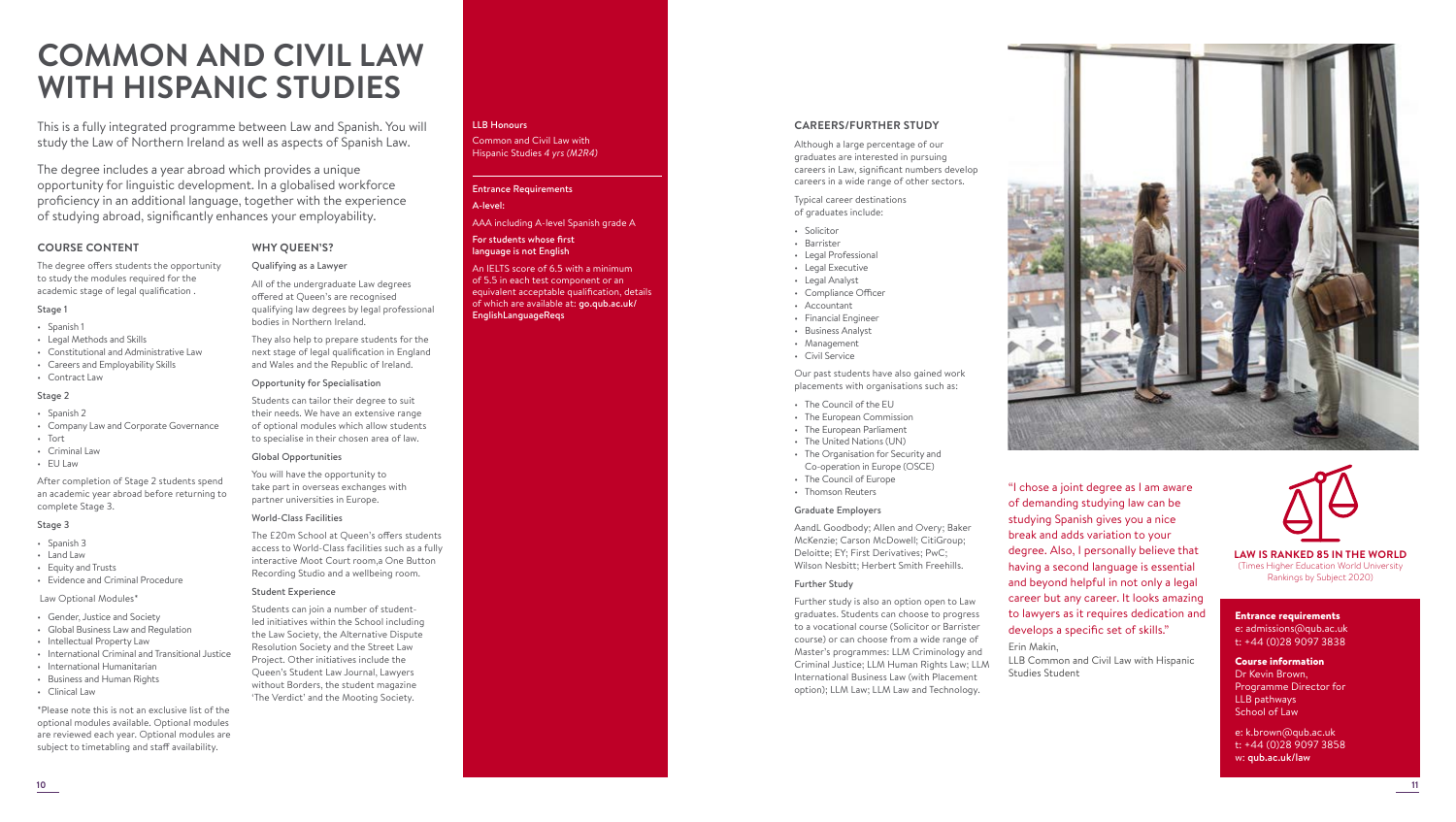### **A RUSSELL GROUP UNIVERSITY**

As a member of the Russell Group, we are one of the UK's 24 leading universities, providing our students with a world-class education underpinned by world-class research. Queen's researchers work closely with more than 250 universities around the world.

### **RESEARCH AND TEACHING EXCELLENCE**

Our teaching quality is recognised as being of the highest standard. Queen's students are taught by academics who are informed by the latest discoveries in their fields. The University has won five Queen's Anniversary Prizes for Further and Higher Education, for world-class achievement in green chemistry, environmental research, palaeoecology, law and for Northern Ireland's Comprehensive Cancer Services (CCS) programme.



The latest UK Research Excellence Framework 2014 revealed that all academic areas at Queen's have research assessed as 'world leading', and the University's research strengths are reflected in the quality of our teaching.

### **WORLD-CLASS CAMPUS**

Queen's has one of the most modern campuses in the UK, including the award winning McClay Library, one of the finest libraries in the world and home to 1.2 million volumes and 2,000 reader places. Other highlights include our new-look Students' Union, the state-of-the-art Physical Education Centre – used as a training camp for the 2012 Olympics. Queen's Elms Student Village or the brand new city centre accommodation Elms BT1 and Elms BT2 are located within easy walking distance of the University.



"The One Button Studio is a fantastic addition to our wonderful law school building. It reflects the genius and innovation of our staff, and their commitment to the highest-quality skills-based education; and it is opening up a huge range of feedback and collaboration possibilities for our students." **Professor Robin Hickey, Head of School**

### **LAW SCHOOL**

Queen's has spent £20m on providing a start-of-the-art facility for its law students.

The building is located in the heart of the campus next door to the Graduate School and the Peter Froggatt Teaching Centre. The building is not designed to be just a place where a law degree is earned. It has been conceived as a flexible space, shared between staff and students at all levels from undergraduate to Master's and onto PhD. Staff and students are able to meet both formally and informally to share and exchange ideas and knowledge.

The School of Law building offers genuine world-class facilities for learning and research, including an interactive Moot Court room and One Button Studio. The One Button Studio is a high-spec recording studio that gives students the facility to record, review, edit and critically analyse their own presence on camera, and to receive feedback from peers and lecturers.

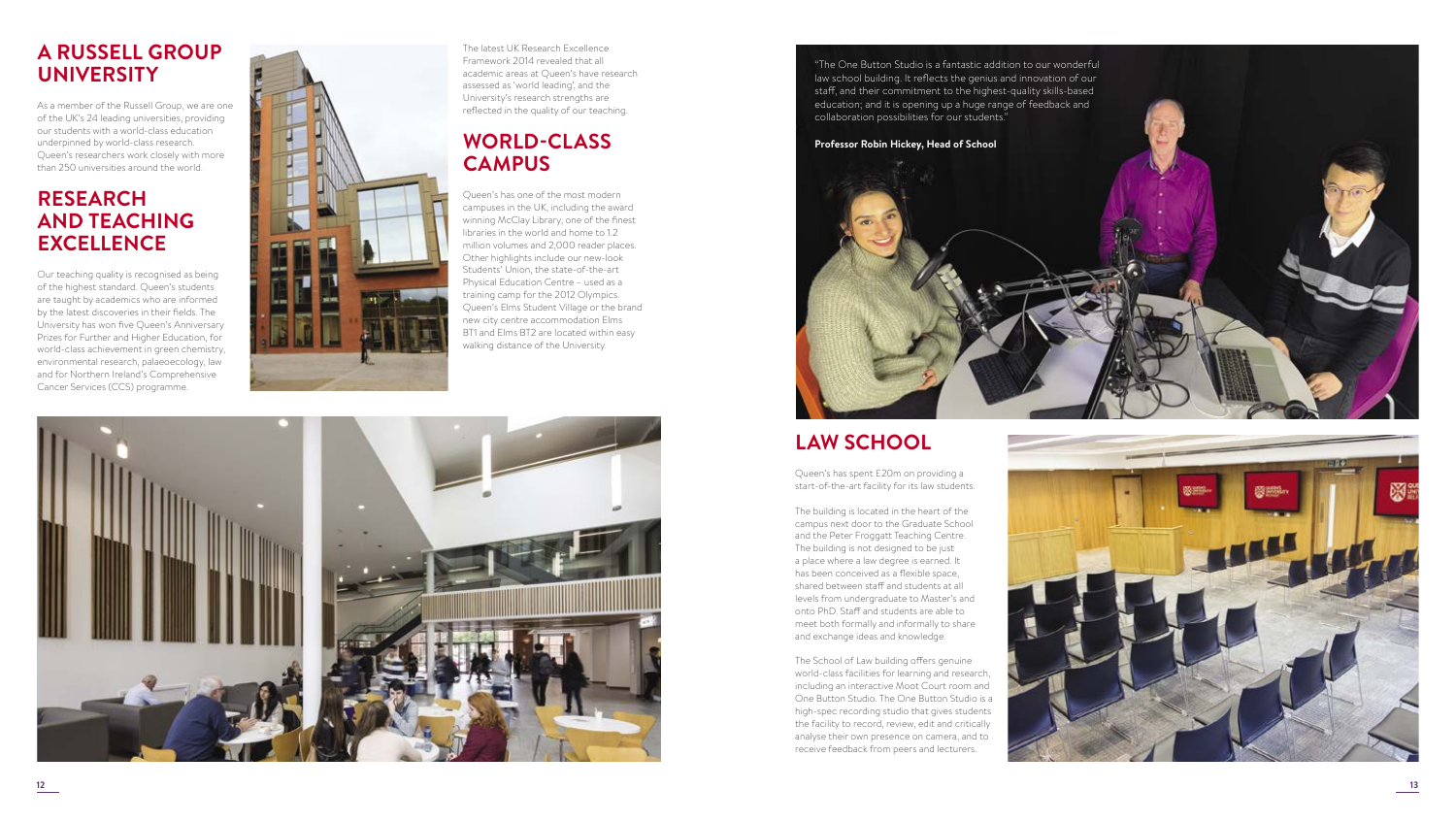## ABOUT BELFAST AND NORTHERN IRELAND

Belfast itself is a fun city on the current 'Must See' destination lists. It is also the safest region in the UK (British Crime Survey 2015/16). Awash with enthusiasm, culture and that famous Irish friendliness, students can also explore:

- Game of Thrones' film location and activity tours.
- Beautiful scenery and outdoor adventures such as the Giant's Causeway or hiking in the Mourne Mountains.
- Titanic Belfast is the World's Best Visitor Attraction (World Travel Awards 2016).
- Great entertainment and nights out; a buzzing arts and social scene from festivals, theatre and international events to historic pubs, stylish bars and brilliant shopping.
- Northern Ireland: happiest place in the UK (Office of National Statistics 2016) alongside the most affordable for students (NatWest Student Living Index 2019).
- The rest of the UK, Ireland and Europe with accessible airport and transport links to most major cities.







BELFAST VOTED NUMBER 1 REGION IN THE WORLD TO VISIT IN 2018 (LONELY PLANET, 2017)

**NORTHERN IRELAND IS THE** HAPPIEST PLACE IN THE UK Coffice of National Statistics. 2016)

**LOWEST COST OF** LIVING IN THE UK 



TITANIC BELFAST MUSEUM WORLD'S BEST VISITOR **ATTRACTION** (World Travel Awards 2016)

**14 15**

GAME OF THRONES FILM LOCATION AND ACTIVITY TOURS



MOURNE MOUNTAINS

444455